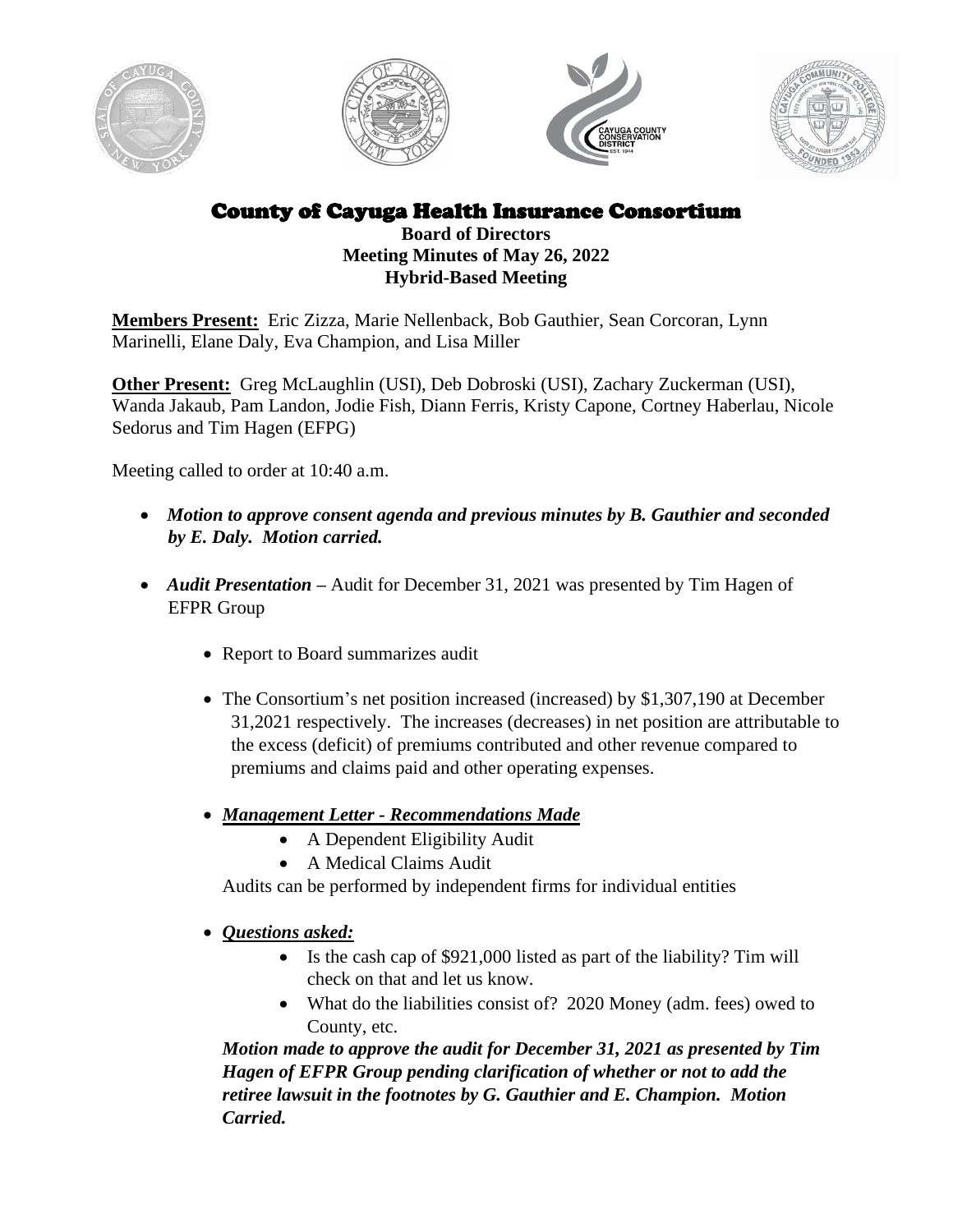- **USI** 
	- *Executive Summary* A financial update was presented by Greg McLoughln of USI - *Notes attached. – Presentation attached*
		- o Reviewed Executive Summary and had remainder of presentation as backup for all the data.
		- o Reviewed underwriting review and forecast for 2023
		- $\circ$  Current rate projection for 2023 at the end of 1<sup>st</sup> quarter mark would be at 3.6 % to 5.2%.
	- *Financial Review Medical Claims* A financial update was presented by Greg McLoughln of USI - *Notes attached. – Presentation attached*
		- o April ran a bit over projections
		- o Overall good start to the year with a surplus of \$612,144 thru April 2022.
		- o Cash Cap Deficit lowered to \$680,000 so far in 2022
		- o No large claimants for 2022 not even at the half-way mark.
	- *Dental Claim Update* A financial update was presented by Greg McLoughln of USI - *Notes attached. – Presentation attached*
		- o Dental Plan is doing well.
		- o No rate increase recommendations for 2023 at this point.
	- *Vision RFP*
		- o Davis Vision was acquired by Metlife for Vision coverage.
		- o USI will send out an RFP to search out plans and prices.

#### • *2023 Projections* -

- o Would like to finalize rates in August of 2022 to vote on for 2023.
- o Stop loss projection shows a 15% increase for 2023, but hopefully amount comes in lower.

# • **Old Business** –

- *Municipal Cooperative Agreement Update -*
	- *Review of "Work Group" meeting on 5/10*
		- Lawyers have not had much time to work on things
		- Discuss timeline a little bit

- Review that meeting mostly was based on clarification of wording regarding the withdrawal of an entity and termination clause or dissolution of the Consortium

- Still need to finalize clarification of terminology an hope to attract new members.

-The sign on for new contract was believed to be agreed upon for 3 years. -Follow-up meeting for BOD regarding Work Group scheduled for

*June 14 th from 12:30 to 1:30 pm*.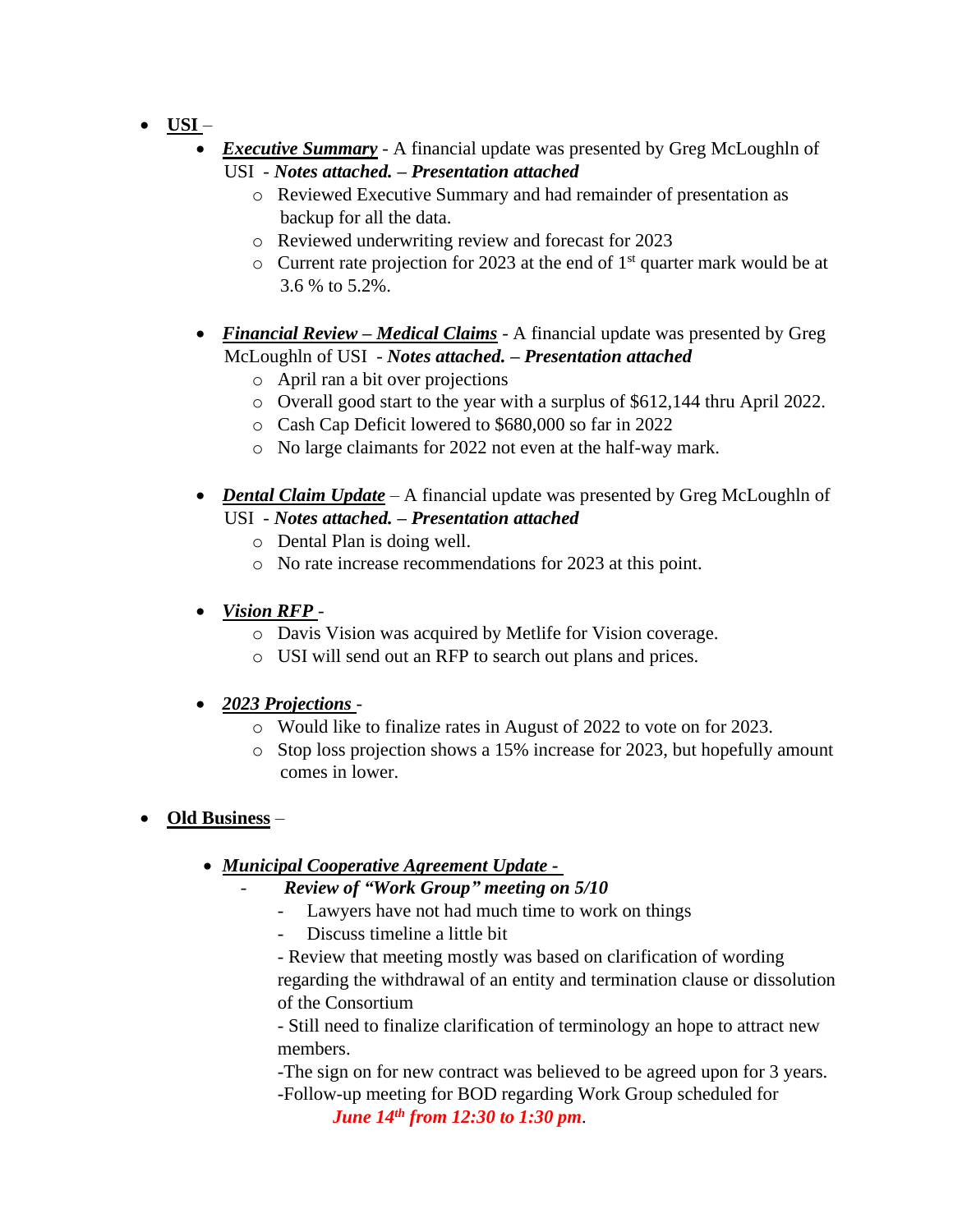## • **New Business** –

- **Future Agenda Items/Board Member Concern** –
- **Adjournment**
	- *Motion to adjourn at 11:44 a.m. by B. Gauthier and seconded by E. Champion. Motion carried.*

*Submitted by Lisa Miller*

**Next meeting scheduled for Thursday, June 23, 2022 at 10:30 am via a hybrid-based meeting**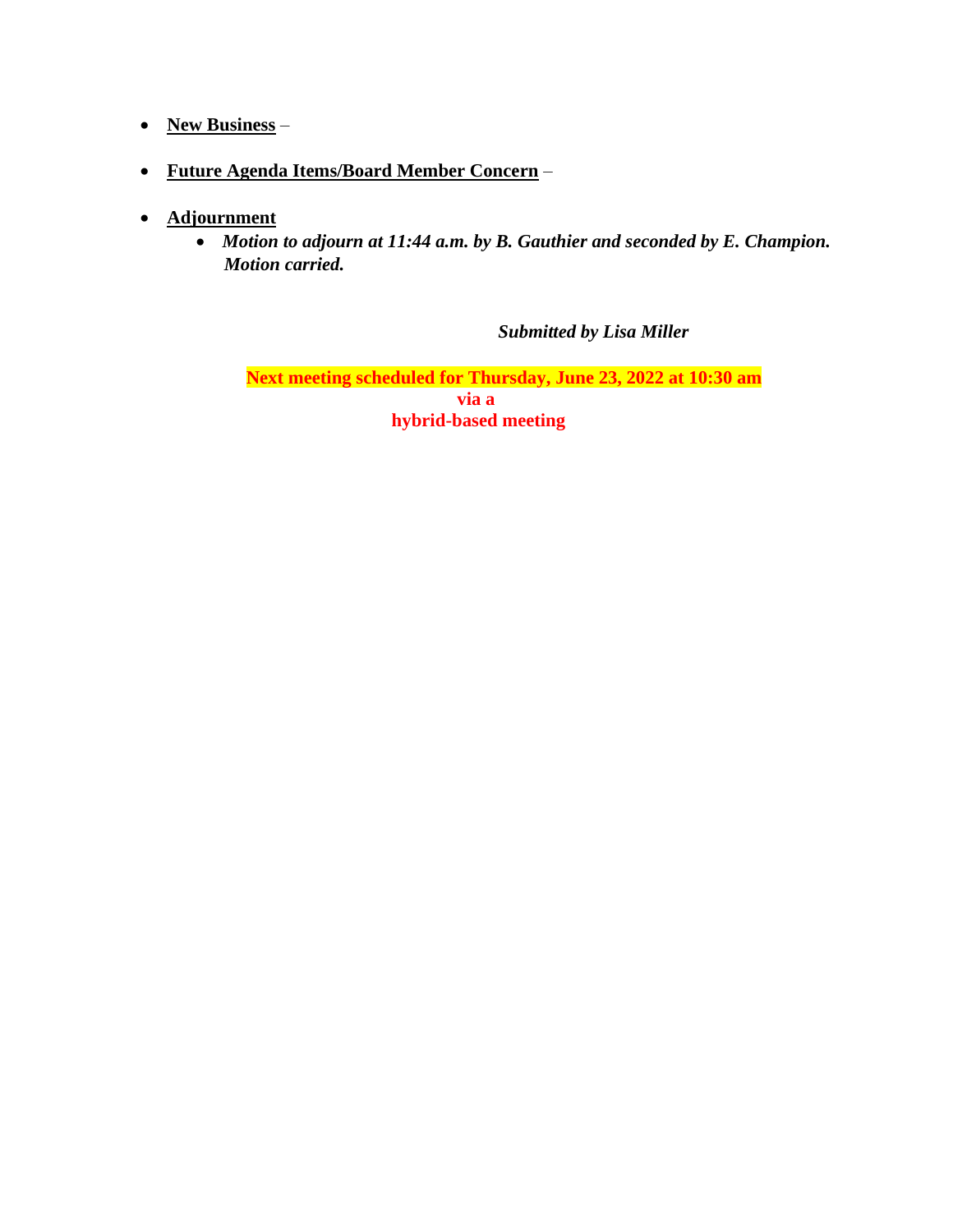Cayuga County Healthcare Consortium Board of Directors Monthly Meeting – USI Meeting Minutes Submitted by Greg McLaughlin Thursday May 26<sup>th</sup>, 2022

**Attendees**: Greg McLaughlin (USI), Deb Dobroski (USI), Zachary Zuckerman (USI), Wanda Jakaub, Pam Landon, Jodie Fish, Diann Ferris, Kristy Capone, and Tim Hagen (EFPG), Eric Zizza, Marie Nellenback, Bob Gauthier, Sean Corcoran, Lynn Marinelli, Elane Daly, Eva Champion, Lisa Miller, Nicole Sedorus, Cortney Haberlau

#### **Financial / Utilization Review Notes:**

- I. Financial Audit Presented by EFPR Group
	- Summary of change in Assets, Liabilities, and overall net position between year-end 2020 and 2021.
	- Total net position increased from \$7,598,650 to \$8,905,840.
	- Management Letter recommendation to pursue a dependent eligibility and medical claims audit.
		- $\triangleright$  Onus may mainly fall on entities to conduct the dependent audit.
		- ➢ EFPR referenced "Verified One" as a firm they have worked with in past.
- II. Plan Experience through April 2022:
	- Claims for month of April ran at 111% of projected
	- Surplus of \$612,144 when comparing Year to Date medical claims and administrative fees against budgeted amounts.
	- When annualizing year to date claims vs. prior year, claims are running at a 2.5% *decrease* overall and a 2.7% *decrease* per contract per year.
	- No large claimants have breached 50% of stop loss deductible mark (\$187K) in claims Cash-Cap Deficit / Liability from Prior Plan Year:
		- Deficit as of 12/31/21 was \$925,451
		- Current deficit figure sits at \$680,928 (up from \$390,378 from prior month)
- III. Dental Plan Utilization through April 2022:
	- Dental plan expenses year to date are running at 100.1% of projected, per contract costs.
	- Surplus of \$7,748 when comparing to budgeted amount prior to 2022.
- IV. 2023 Renewal Projections
	- Based on Rolling 12 Months of Claims
	- Currently, a minimum rate adjustment of +3.6% would be required to cover forecasted expenses on medical plan.
	- No increase would be required to the dental plan rates at this time.